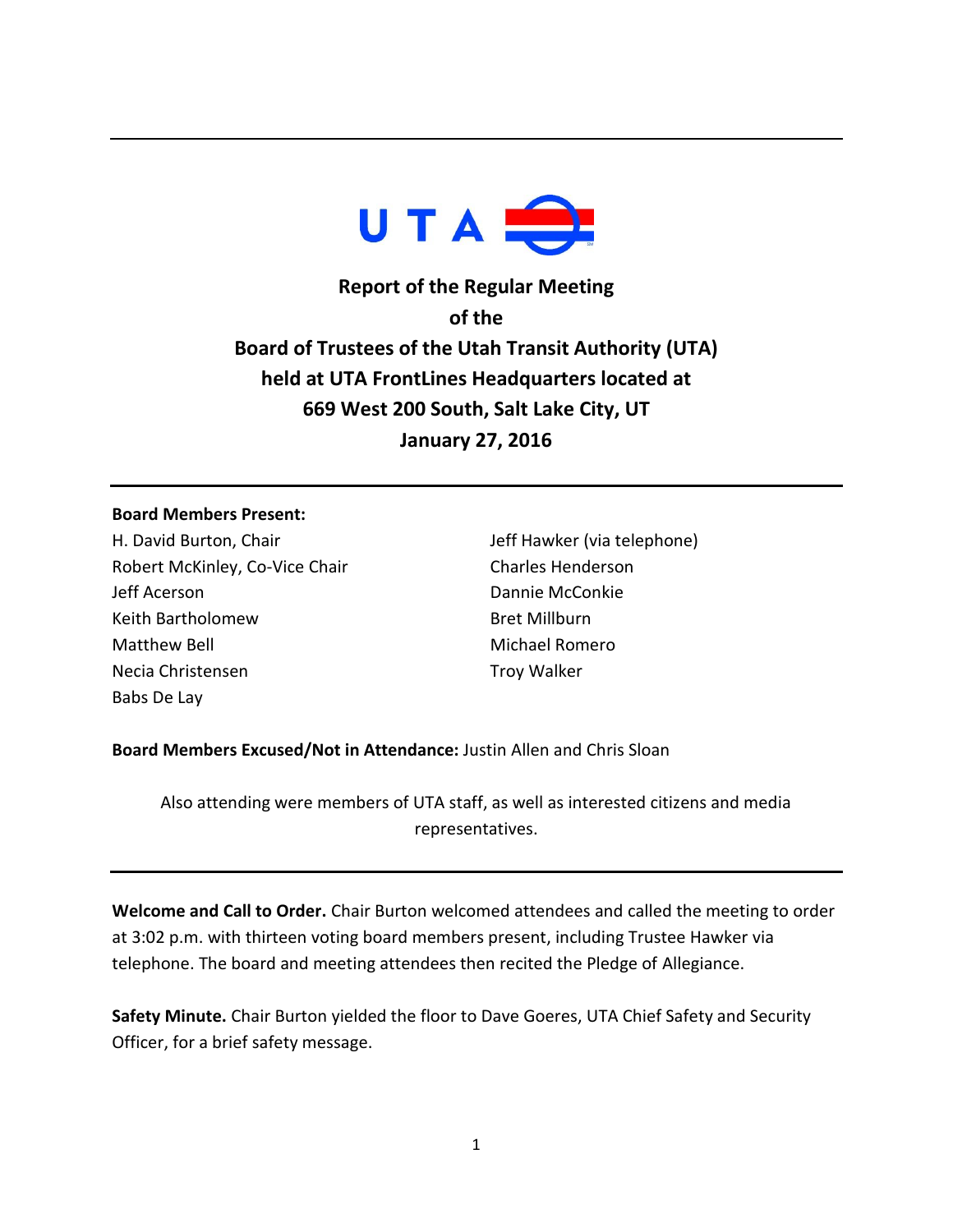**Swearing in of Newly Appointed Board Member.** Rebecca Cruz, UTA Board of Trustees Support Manager, administered the oath of office to Babs De Lay.

**Public Comment.** Public comment was given by Tammi Diaz, Laurna Denean, Jon Hennington (representing Senator Karen Mayne), Bill Germundson, Gayle Dawes, and Louanne Stevenson.

## **Resolutions.**

**R2016-01-01: Redwood Road Interlocal Agreement.** Trustee Henderson explained the Redwood Road Transportation Study and indicated that the study requires an interlocal agreement. A motion to approve the resolution was made by Trustee Henderson and seconded by Trustee Christensen. Discussion ensued. Questions were posed by the board and answered by staff. The motion carried by unanimous consent with thirteen aye votes, including one aye vote from Trustee Hawker via telephone.

Trustee De Lay left the meeting at 3:41 p.m. and returned to the meeting at 3:43 p.m.

**R2016-01-02: UTA Ordinances Update.** Trustee Romero presented the resolution and requested that Mr. Goeres provide more detail. Discussion ensued. Questions were posed by the board and answered by staff. A motion to approve the resolution was made by Trustee Romero and seconded by Trustee Walker. The motion carried by unanimous consent, with aye votes by roll call from Jeff Acerson, Keith Bartholomew, Matthew Bell, H. David Burton, Necia Christensen, Babs De Lay, Jeff Hawker (via telephone), Charles Henderson, Dannie McConkie, Robert McKinley, Bret Millburn, Michael Romero, and Troy Walker.

**R2016-01-03: UTA Bylaw Revision.** Chair Burton requested that Jayme Blakesley, UTA General Counsel, summarize the proposed bylaw revisions. A motion to approve the resolution was made by Trustee Christensen and seconded by Trustee McConkie. The motion carried by unanimous consent, including one aye vote from Trustee Hawker via telephone.

**R2016-01-04: Amended 2016 Board Calendar.** Mr. Blakesley summarized the revisions to the board calendar, which include a change to quarterly meetings for most board committees. A motion to approve the resolution was made by Trustee Christensen and seconded by Trustee Romero. The motion carried by unanimous consent, including one aye vote from Trustee Hawker via telephone.